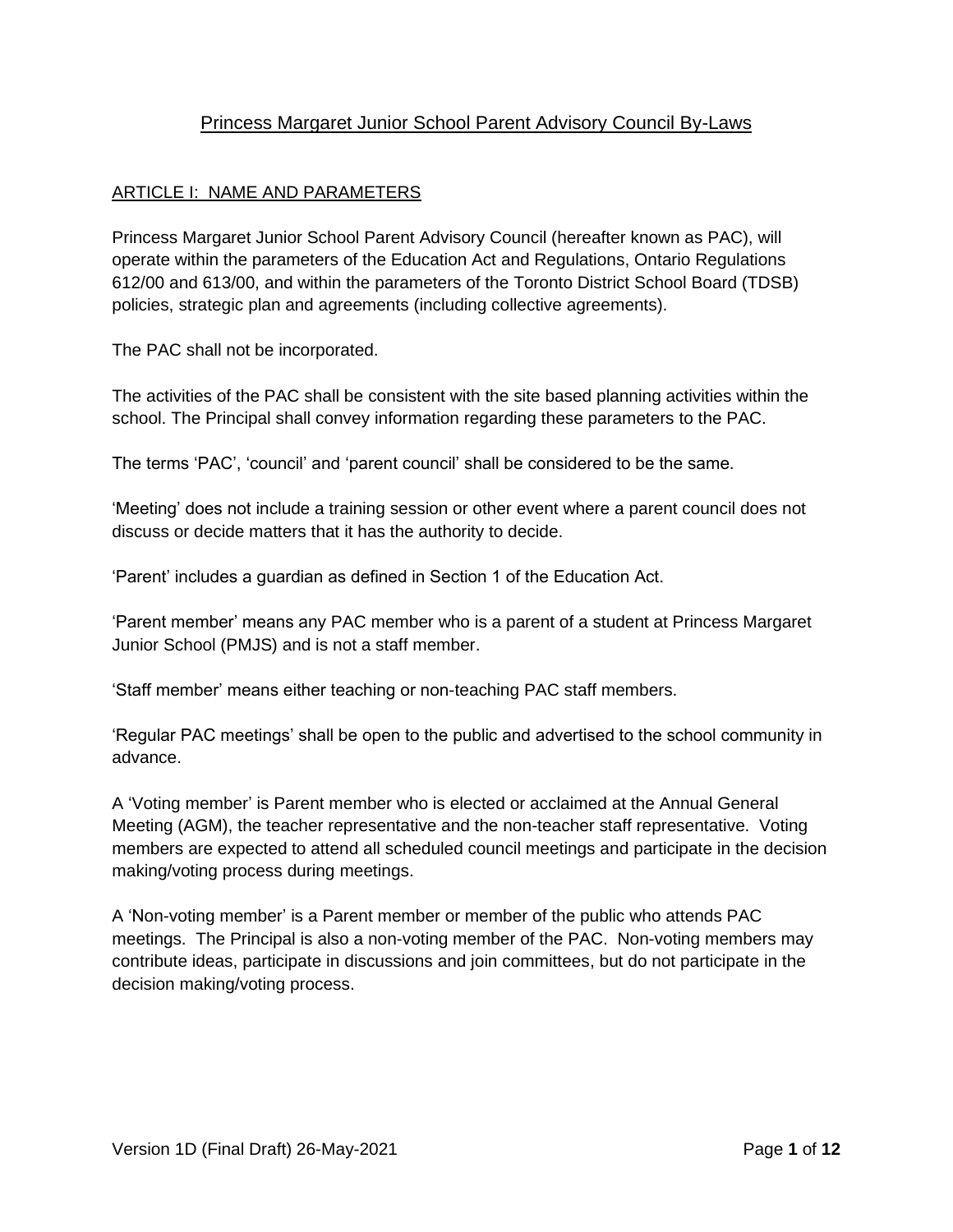### **ARTICLE II: OBJECTIVES**

The PAC shall be guided by the following objectives:

- 1. To promote and maintain a positive school environment for all students, parents and staff.
- 2. To provide advice to the Principal and, where appropriate, to the school board on any matters of concern to the education of the students.
- 3. To develop strategies and solutions regarding objectives 1 and 2, which will involve a collaborative effort by staff, parents, students and the school board.
- 4. To promote and encourage communication within the school community, thus empowering parents and teachers with a shared responsibility for education.
- 5. To keep up to date on current trends in education.
- 6. To provide staff, parents and students with an accountable system through which they can voice their concerns, comments and suggestions for future consideration.
- 7. To create a welcoming, inclusive and diverse forum at PAC meetings for sharing information, providing resources and discussing issues affecting the school community.

### ARTICLE III: MEMBERSHIP

Membership on the PAC will be determined at the beginning of each school year and last until the end of that school year, except for Executive positions as described in Article VI (Officers).

Membership shall be determined in the following ways:

- 1. **Parents** (including guardians as defined in Section 1 of the Education Act)
	- a) Any parent of a student at PMJS is eligible to be a member of the PAC.
	- b) TDSB employees are eligible to be a member of the PAC as parent members if they are parents of a student enrolled in the school, provided they do not work at the school. Such employees must disclose their employment with the TDSB.
	- c) Parent members are eligible to be voting members or non-voting members of the PAC. Any non-voting parent members may attend and participate in PAC meetings but are not eligible to vote.
	- d) Up to fifteen (15) voting parent members shall be elected by parents at the AGM. At the time of the election, if more than fifteen (15) parent members wish to be voting members, a motion to increase the number of voting parent members may be raised and voted on by the parents present at the AGM.
	- e) Each school year, the maximum number of voting parent members will reset to fifteen (15).

### 2. **Teachers**

A teacher representative employed in the school shall be elected by the members of the teaching staff in September. If one teacher cannot attend all meetings, the teachers will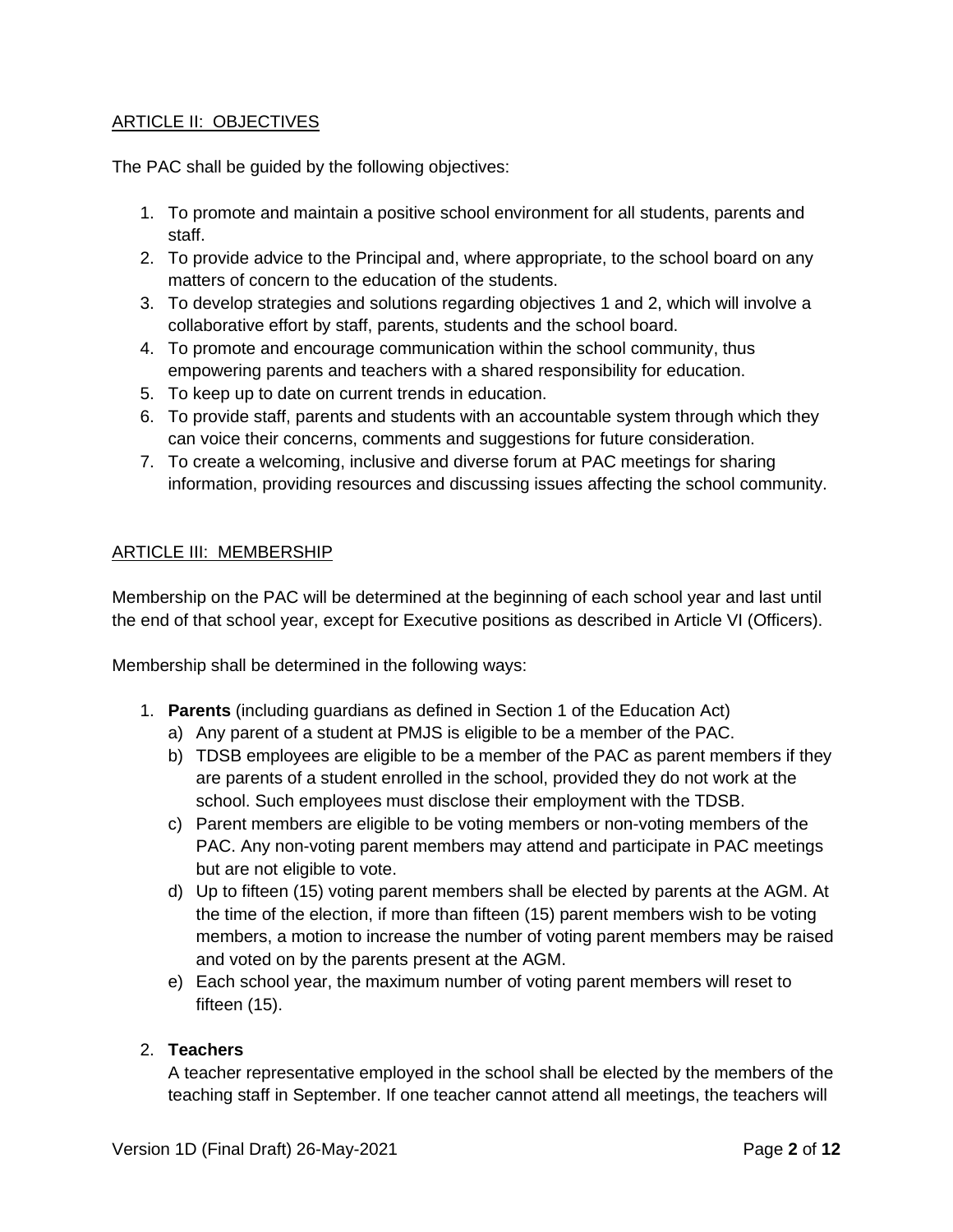set up a rotation in order to ensure representation. The teacher representative shall be a voting member of the PAC.

### 3. **Non-teaching Staff**

A representative of the non-teaching staff shall be elected by the non-teaching staff in September. This can include a parent who is employed at PMJS. The non-teaching staff representative shall be a voting member of the PAC.

### 4. **Principal**

The Principal is a designated non-voting member. Responsibilities may be delegated by the Principal to a Vice-Principal.

### ARTICLE IV: ANNUAL GENERAL MEETING (AGM)

- 1. An **AGM** of the school community shall be called by the previous school year's Chair of the PAC in consultation with the Principal, within thirty (30) days of the beginning of each school year for the purpose of:
	- a) Presenting the annual report of the PAC;
	- b) Presenting the previous year's financial statements of the PAC;
	- c) Reviewing the PAC by-laws;
	- d) Dissolving the previous year's Executive; and
	- e) Electing the voting parent members and the Executive of the PAC.

### 2. **Quorum**

The minimum number of parents required to hold the AGM is eight (8).

### 3. **Special General Meetings**

A special general meeting of the school community may be called by the Chair of the council in consultation with the Principal.

### ARTICLE V: ELECTIONS

- 1. Elections shall occur within the first thirty (30) days of the start of each school year at the Annual General Meeting (AGM) held at the school.
- 2. Any parent wishing to serve on the PAC Executive or as a voting parent member must have a child registered at the school, complete a nomination or self-nomination form, declare if he or she is employed by the TDSB and be present at the AGM.
- 3. Nomination forms (see Appendix 1) may be delivered to the school office before the election date. However, any parent who does not submit a nomination form may attend the AGM and verbally self-nominate themselves prior to the election.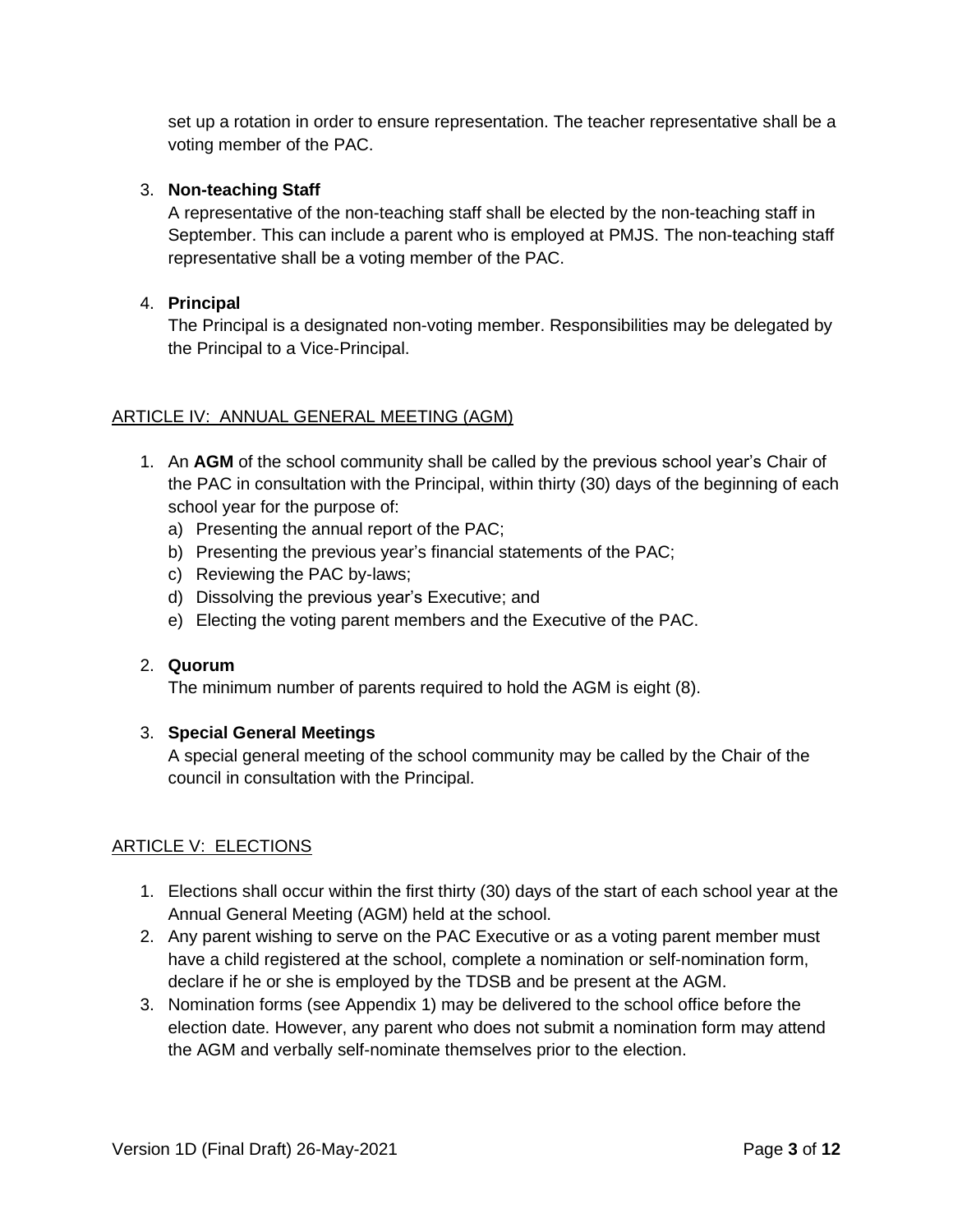4. No campaign literature for elections may be distributed or posted on school property. However, prior to an election, candidates may speak briefly to describe their reasons for running and qualifications.

# **Step One: Election of Voting Parent Members**

- 5. If the number of nominations for voting parent members is less than or equal to fifteen (15), the candidates shall be acclaimed.
- 6. If more than fifteen (15) parent members wish to be voting members, a motion to increase the number of voting parent members may be raised and voted on by the parents present at the AGM.
- 7. If the number of candidates for voting parent members exceeds 15 (or the increased number of voting parent members as voted on in Item 6), each parent shall be entitled to one vote for each voting parent member position. For example, if there are 15 voting parent member positions and 20 candidates, each parent is entitled to vote for 15 of the 20 candidates.
- 8. Only one parent from each household may be a voting member of the PAC in a given school year.

# **Step Two: Executive Role Election Process**

- 9. Each voting member present at the AGM shall be entitled to one vote for each Executive role on the council.
- 10. If there is only one candidate for an Executive role, the candidate shall be acclaimed.

# **Election Process**

- 11. Voters must be present at the AGM to vote.
- 12. In the event an election is required, an election committee shall be formed consisting of a minimum of 2 parent volunteers. No one standing for election, nor the spouse of anyone standing for election, shall be a member of the election committee.
- 13. The election committee shall:
	- Conduct the elections by secret ballot;
	- Count the ballots; (Note: a ballot with more than the maximum number of votes permitted is a spoiled ballot and will not be counted.)
	- Announce the names of the elected candidates; and
	- Destroy the ballots;
	- In the event of a tie, a runoff election between the tied candidates will be held. If the runoff election does not result in a decision (or there were only 2 candidates) the election will be resolved by coin-toss (as is done in some jurisdictions for ties in political elections).
- 14. Only the names of the successful candidates shall be announced.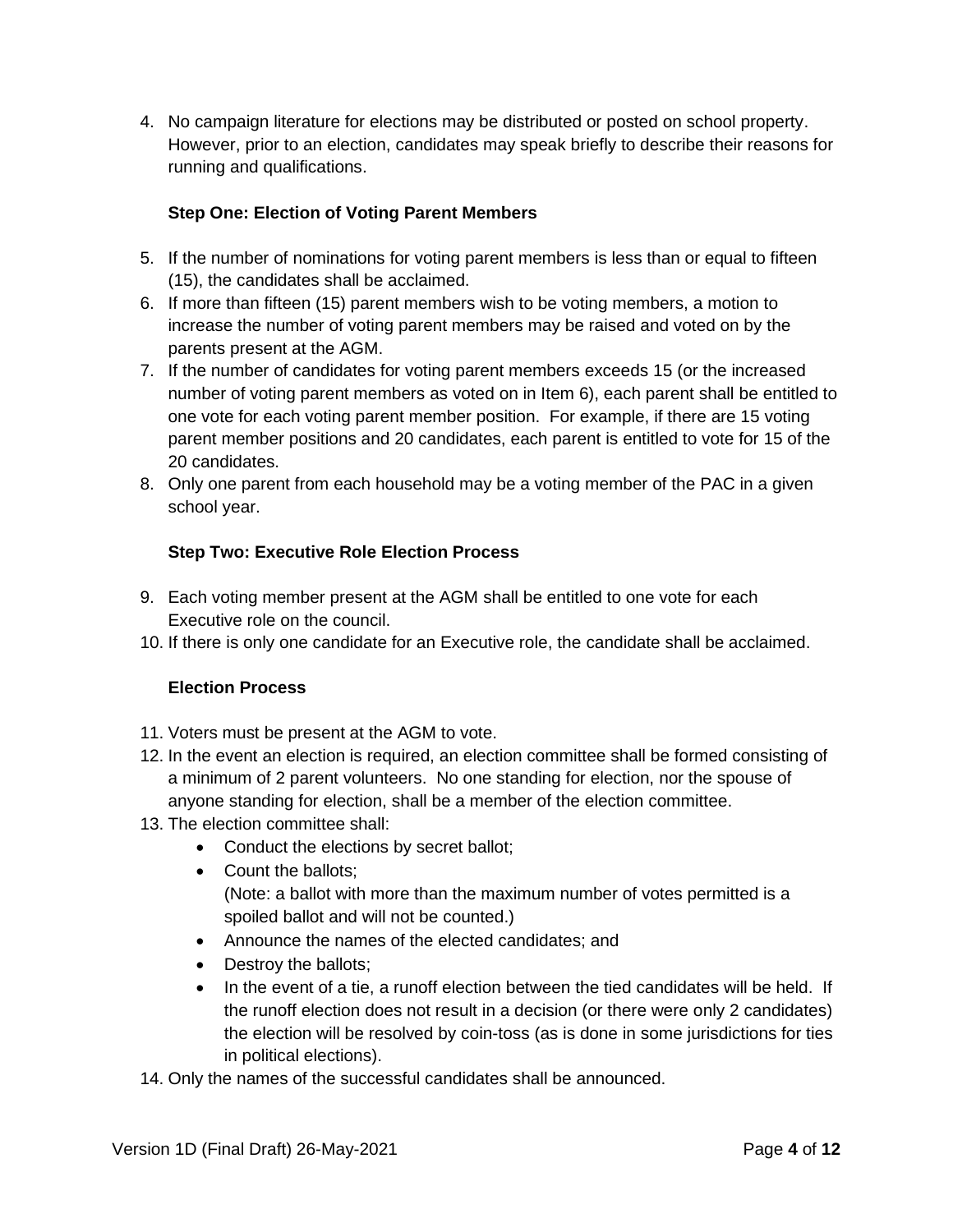15. The PAC shall help the Principal ensure that the names of its Executive and voting parent members are shared with the school community within thirty (30) days of the election.

### ARTICLE VI: OFFICERS

#### 1. **Executive**

The Executive of the PAC shall consist of a Chair, Vice-Chair, Secretary (or Co-Secretaries), Treasurer and Fundraising Chair. No person shall hold more than one office at a time, in any given school year.

The voting members of the PAC shall elect the Executive from among themselves at the AGM.

TDSB employees are not eligible to be Chair or Vice-Chair of the PAC.

In order to be on the Executive, candidates must have been a voting parent member for at least one (1) school year. Only in circumstances where a candidate who has not previously been a voting member of PAC may become a member of the Executive is when they are the only candidate for that executive position.

The Executive is empowered to make decisions on behalf of the PAC in extraordinary situations (e.g. time constraints). Such decisions shall be communicated to the PAC at the next regular council meeting.

### 2. **Duties of the Executive**

### a) Chair

The Chair shall:

- Act as the official spokesperson of the PAC;
- Participate in ward council meetings and information sessions;
- Provide the necessary leadership in the effective operation of a vital council; and
- Chair PAC meetings.

In consultation with the Principal, the Chair shall:

- Call council meetings;
- Set the date for the PAC meetings;
- Prepare the agenda for the PAC meetings;
- Prepare an annual report on the activities of the PAC by the end of the school year and chair the AGM of the following school year;
- Ensure that minutes of meetings are recorded and maintained;
- Regularly communicate with the school Principal;
- Ensure that there is regular communication with the members of the school community;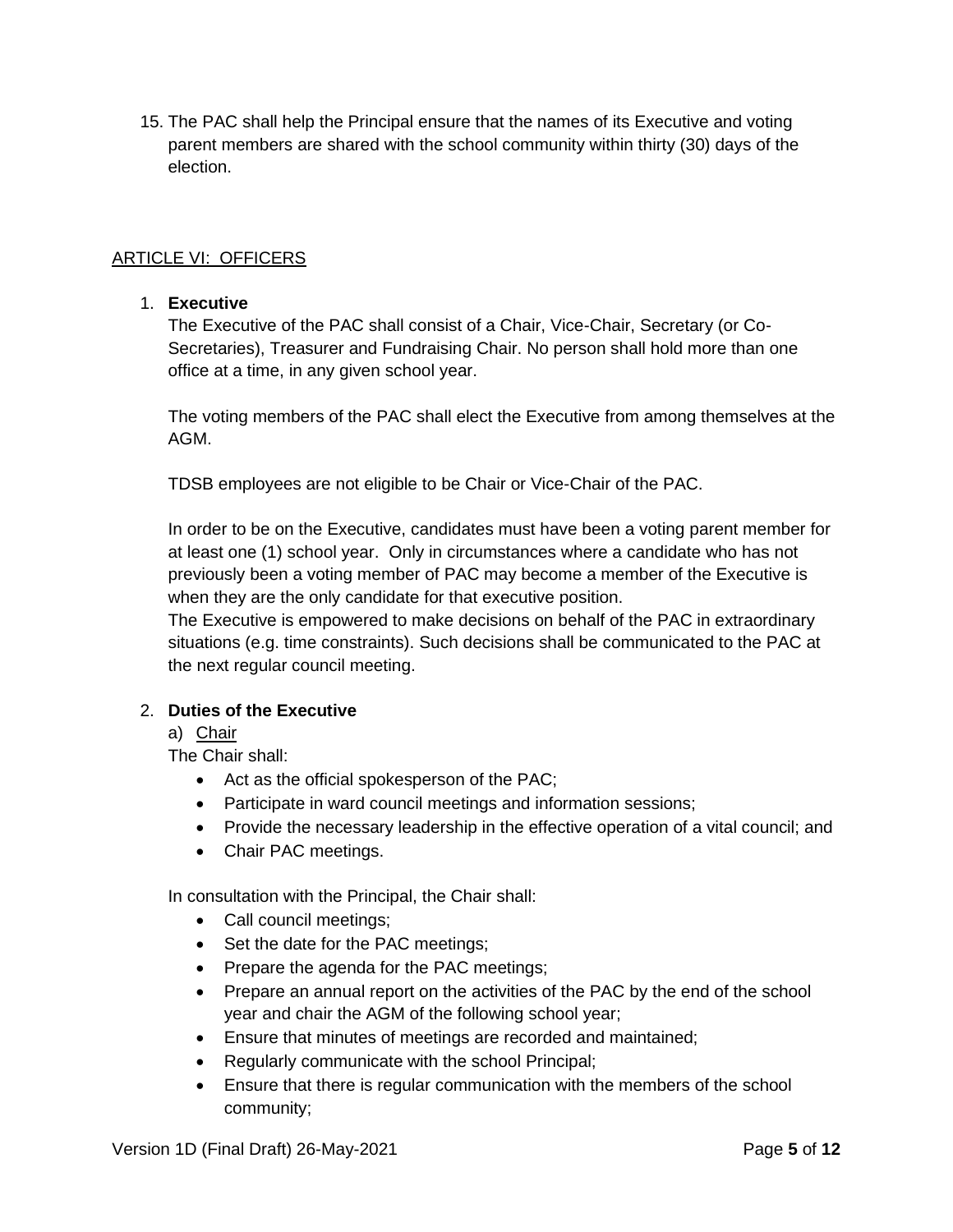- Consult with senior TDSB staff and trustees as required; and
- Be an ex-officio member of all standing committees of the council.

In the absence of both the Chair and the Vice-Chair, meetings may be chaired by another member of the Executive.

#### b) Vice-Chair

During the absence or inability of the Chair, the duties of the Chair shall be exercised by the Vice-Chair and shall assist the Chair at all times in the discharge of his/her duties.

The Vice-Chair will also serve as the By-law officer and shall:

- Ensure the Executive are familiar with the by-laws;
- Ensure the PAC is adhering to the by-laws; and
- Provide a copy of the by-laws upon request by a member of the PAC or school community.

#### c) Secretary

The Secretary shall keep a record of the proceedings of the PAC meetings and AGM, attend to all official correspondence and communications, postnotices and file records as directed by the council, and perform such other duties as may, from time-to-time, be determined by the council.

#### d) Treasurer

The Treasurer shall keep full and accurate accounts of all receipts and disbursements of the council in proper books of account and shall be guided by TDSB policy in regard to banking and funds disbursements.

The Treasurer will prepare the proposed annual budget for discussion and approval at the second regular PAC meeting following the AGM.

The Treasurer shall provide, at regular meetings of the council or whenever required, an account of all transactions of the council and of the financial position of the same, shall prepare a full financial statement for submission to the AGM.

The Treasurer shall bring to the council for approval any requests for funds that exceed the approved budget and shall perform such other duties as may, from time-to-time, be determined by the council.

### e) Fundraising Chair (optional)

The Fundraising Chair shall ensure that all PAC events are run in accordance with the Ministry of Education regulations and Toronto District School Board policies. The Fundraising Chair can assign parent/guardian volunteers to oversee and run individual fundraising events as they see fit.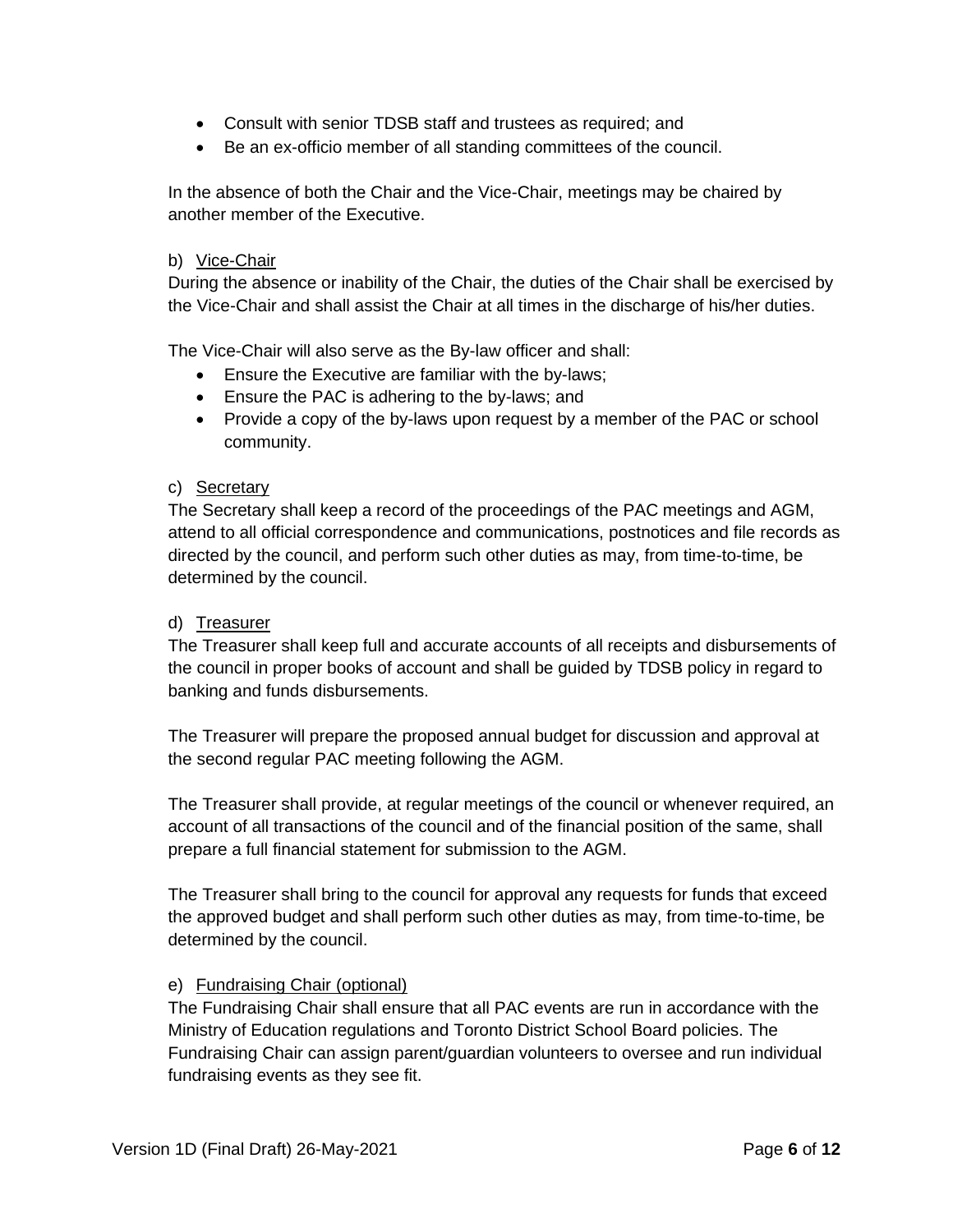If the Fundraising Chair role is not filled, the responsibilities may be delegated to another member of the PAC.

### 3. **Members at large of the PAC**

The members at large of the council shall chair committees established by the PAC and:

- Participate in council meetings;
- Participate in ward council meetings and information sessions as deemed necessary by the council;
- Act as a link between the council and the school community;
- Encourage the participation of parents within the school community; and
- Perform such other duties as may, from time-to-time, be determined by the council.

### ARTICLE VII: THE PRINCIPAL

The Principal shall:

- Attend all PAC meetings (may be delegated to the Vice-Principal)
- Assist in the operation of the council
- Support and promote the activities of the council
- Seek input from the PAC in areas for which it has been assigned advisory responsibility and provide responses to the recommendations
- Act as a resource on laws and regulations, board policies and collective agreements
- Provide information required by the PAC to enable it to make informed decisions
- Maintain regular communication with the Chair
- Assist the PAC in communication with the community
- Encourage the participation of parents and others within the school community
- Ensure that copies of minutes are kept at the school
- Approve all printed materials from the PAC distributed through the school
- Forward a copy of the annual report to the TDSB
- Give written notice (in a manner determined by the PAC) at least fourteen (14) days before the election date for parent members, of the date, time and location of the election, to every parent of a student enrolled in school
- Give written notice of any proposed amendments to the by-laws in the same fashion as outlined in the previously item

### ARTICLE VIII: MEETINGS

1. **Frequency**

The PAC shall hold its first meeting within the first thirty-five (35) days of the school year, after the elections held under Article V. Typically the first meeting is held immediately after the AGM is concluded. Thereafter, the council shall conduct its business at public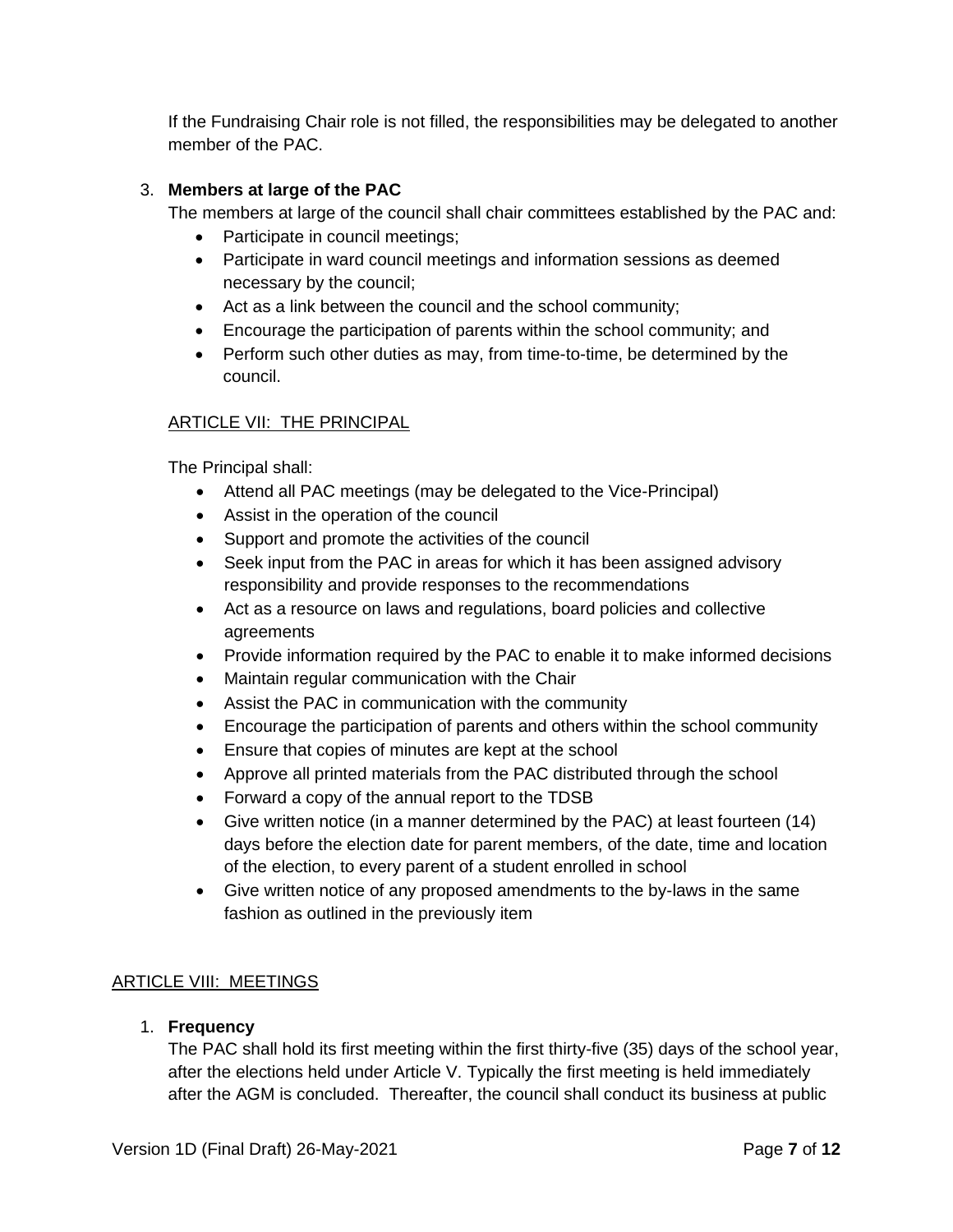meetings held at such places and such times as it may decide. The PAC shall meet at least six (6) times a year. If possible, dates for regularly scheduled meetings will be determined at the first meeting.

PAC meetings may be called by:

- 1. The Chair in consultation with the Principal;
- 2. The Principal;
- 3. The Secretary of the council on direction, in writing, of any five (5) members of the council.

### 2. **Quorum**

A meeting of the PAC cannot be held unless

- a) 50% or more of the voting members of the council are present at the meeting; and
- b) A majority of the members of the council who are present at the meeting are parent members; and
- c) The Principal is present.

### 3. **Agendas**

The Chair, in consultation with the Principal and the council members, shall prepare and distribute the agenda for all meetings prior to the meeting. Should a school parent or interested party wish to add an item to the agenda, it should be communicated to the Chair at least one (1) week in advance of the meeting.

### 4. **Conduct**

Robert's Rule of Order will serve as a guide for conducting PAC meetings. https://robertsrules.org/

# 5. **Decision Making/Voting**

Approval of decisions at meetings shall, if possible, be decided by consensus (reaching agreement by all). If consensus cannot be reached, the council may wish to seek input from the school community or establish a committee to conduct more detailed work before deciding by majority vote. If appropriate, the council may proceed directly to a majority vote.

Voting via proxy, phone or email is not permissible.

# ARTICLE IX: RESPONSIBILITIES

# 1. **Advisory Function**

The PAC is an advisory body. The council may provide advice to the Principal and the school board on any matter. Some of the following items may be priorities for advice: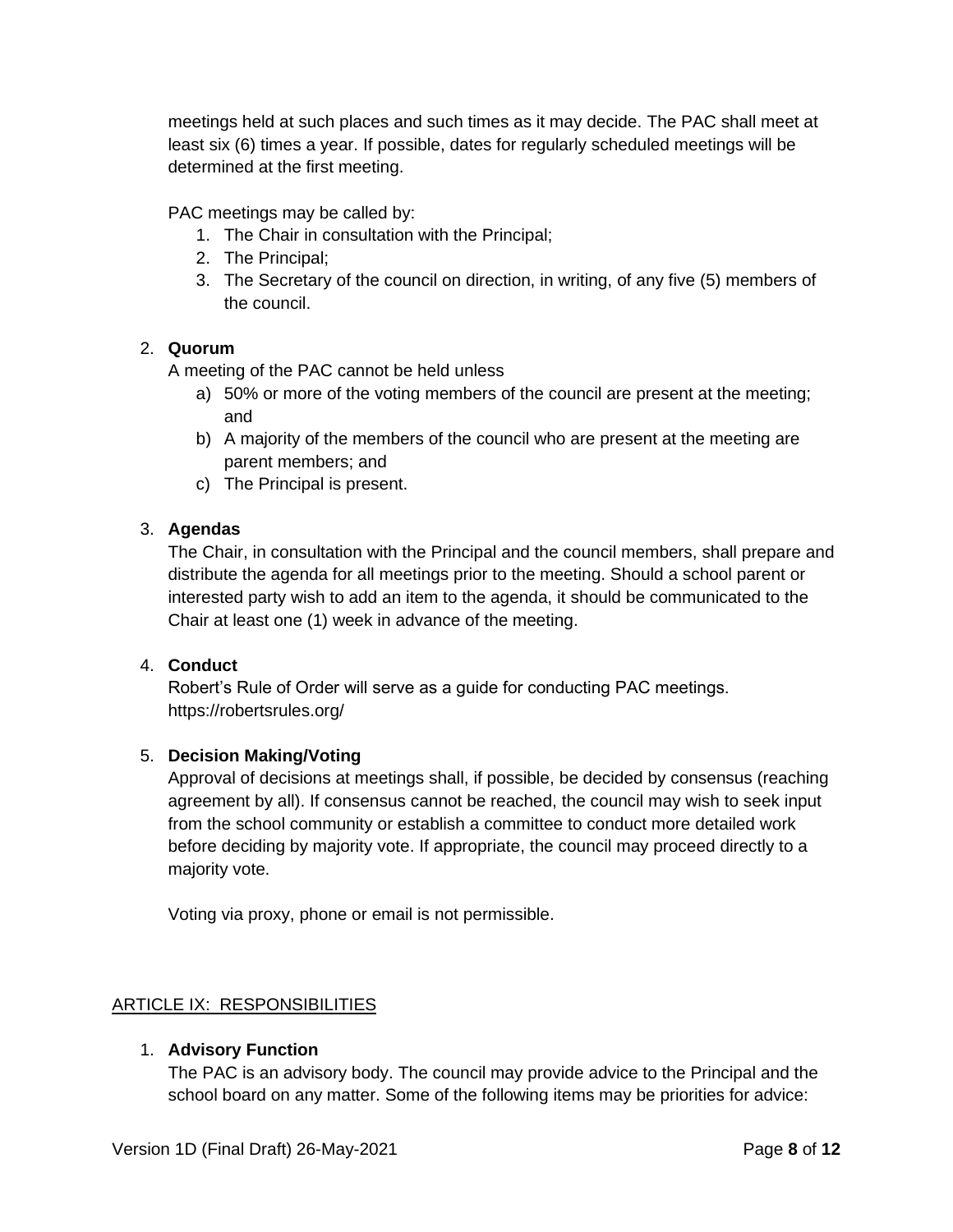- School code of student behaviour
- Curriculum and program goals and priorities
- The responses of the school and or school board to achievement in provincial and board assessment programs
- Preparation of the school profile
- Principal and Vice-Principal profiles
- School budget priorities, including local capital-improvement plans
- School budget reviews
- School-community communications strategy
- Methods of reporting to parents and community
- Extracurricular activities in the school
- School-based services and community partnerships related to social, health, recreational and nutritional programs
- Implementation of programs to enhance the school image
- Strategies to evaluate/review school program and to achieve student excellence in all areas
- Community use of school facilities
- Local coordination of services for children and youth
- Development, implementation, and review of board policies at the local level
- Local school safety procedures
- School reviews

# 2. **The PAC recognizes that the ultimate responsibility for the administration and management of the day-to-day operation of the school rests with the Principal**

### 3. **Focus**

The PAC shall:

- Promote the best interests of the school community
- Maintain a school-wide focus on all issues
- Respect the personal and professional rights and responsibilities of individuals
- Consult with parents of students enrolled in the school about matters under consideration by the council

### ARTICLE X: FUNDS

- 1. Funds raised by the PAC shall be used for school related activities and to pay for the general expenses of carrying out the business of the council. The council should make every effort to spend funds raised each school year during that school year for the benefit of the students/families from which the funds were received.
- 2. All cheques, bills of exchange or other orders for payment of money, notes or their evidence of indebtedness issued in the name of the council, shall be signed by the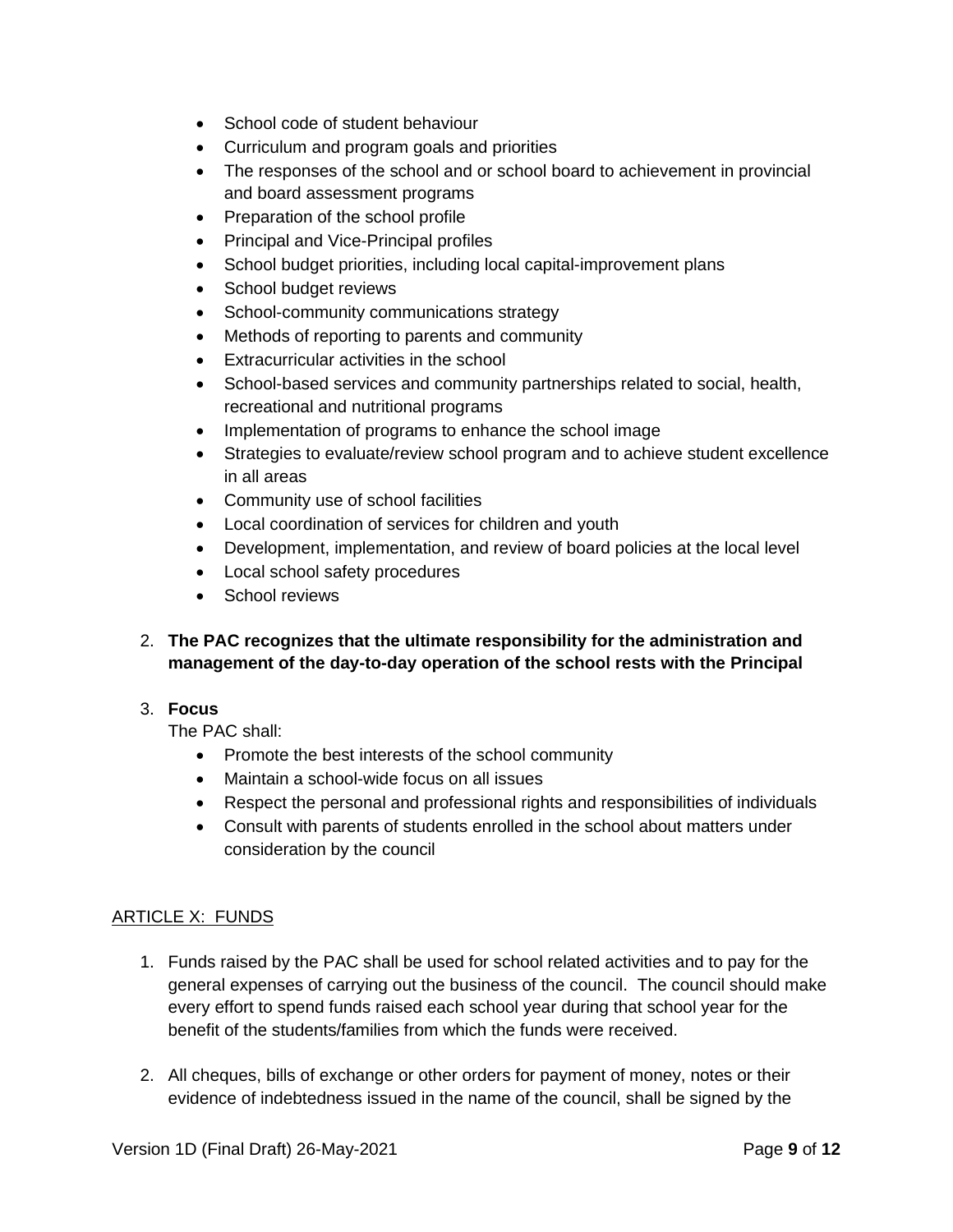Treasurer and Chair. In the event the Treasurer and Chair are members of the same household, the Chair shall delegate their signatory role to the Vice-Chair.

- 3. The securities of the council shall be deposited for safekeeping with one or more banks, trust companies or other financial institutions to be selected by the council.
- 4. Unless otherwise approved by the council, the fiscal year of the council shall be from October 1 to September 30.
- 5. In the event the PAC is dissolved by legislation or for any other reason, any remaining funds belonging to the PAC shall be held for the benefit and interest of the children at Princess Margaret Junior School.

### ARTICLE XI: REMUNERATION

The members of the PAC and of its committees shall not accept any payment or benefit financially for their involvement in the PAC. However, members will be reimbursed for purchases made for PAC activities.

### ARTICLE XII: CONFLICT OF INTEREST

Any time the PAC does business with the potential for monetary gain/loss with any person, agency or company, and a member of the council has a vested interest in any way with that particular person, agency or company, that member shall declare a conflict of interest and shall not discuss or vote on any resolution relating to that matter.

### ARTICLE XIII: CONFLICT RESOLUTION

PAC members are elected to serve the school community and will demonstrate respect for their colleagues on council at all times.

If conflict arises:

- If a council member or members become disruptive during a meeting, the Chair shall ask for order.
- If all efforts to restore order fail or the unbecoming behaviour continues, the Chair may direct the individual council member(s) to leave the meeting, citing the reasons for the request.
- The removal of a member for one meeting does not prevent the member from participating in future meetings of council.
- The incident shall be recorded and submitted to the Superintendent of Schools within one (1) week of the meeting.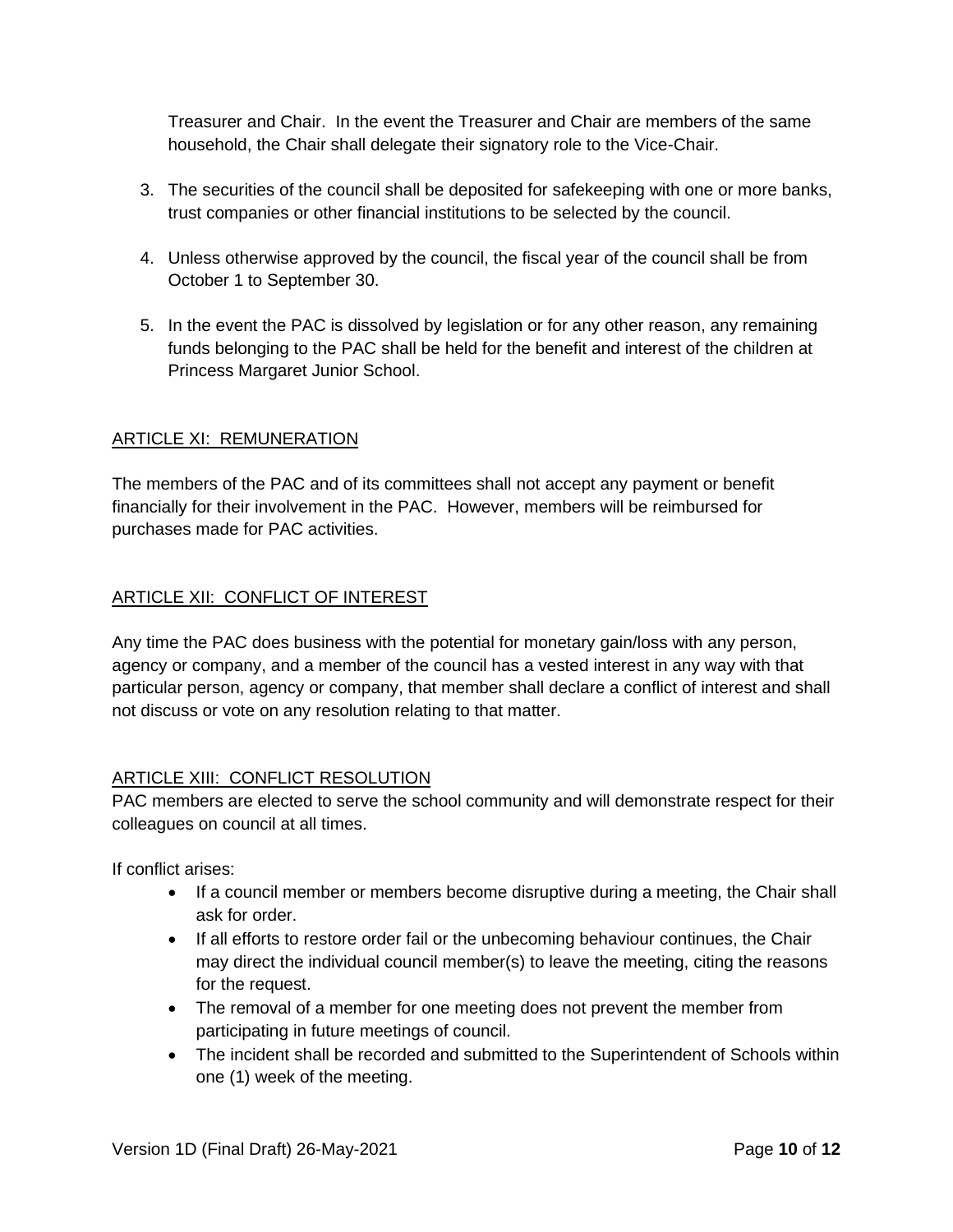- When the Chair has requested the removal of a member or members from a meeting, the Chair can request that the disputing members of council participate in a special meeting, the purpose of which will be to arrive at a mutually acceptable solution to the dispute. Such a meeting may be a private meeting and shall not be construed as a meeting of the council.
- The Chair may request the intervention of an independent third party to assist in achieving a resolution to the dispute.
- An independent third party may be a board official or another individual mutually agreed upon by the parties involved in the dispute.
- Any resolution reached at the special meeting to resolve the conflict shall be signed and respected in full by all parties in the agreement.

# ARTICLE XIV: COMMITTEES

The council may appoint standing committees and ad hoc committees as required. There must be at least one PAC member on each committee.

### 1. **Terms of Reference**

Each committee shall establish specific terms of reference, which are subject to the approval of the council. Terms of reference may include purpose, objectives, membership, term of office, frequency of meetings, minutes and responsibilities of the committee.

### 2. **Committee Chair**

A PAC member shall assume the responsibility of committee Chair. The committee Chair or designate shall preside at all committee meetings and shall report regularly to the PAC summarizing the activities of the committee.

The committee Chair shall:

- Provide orientation to new members of the committee;
- Carry out the specific tasks outlined in the mandate for each committee;
- Deal with any matters referred by the council;
- Set the time, date and agenda for meetings; and
- Report recommendations to the council

# ARTICLE XV: REMOVAL FROM OFFICE

To remove an officer (i.e. Executive) of the PAC, the officer shall be sent by registered mail a notice informing them there will be a motion to remove them from the PAC at the next meeting.

An officer may be removed under the following conditions: